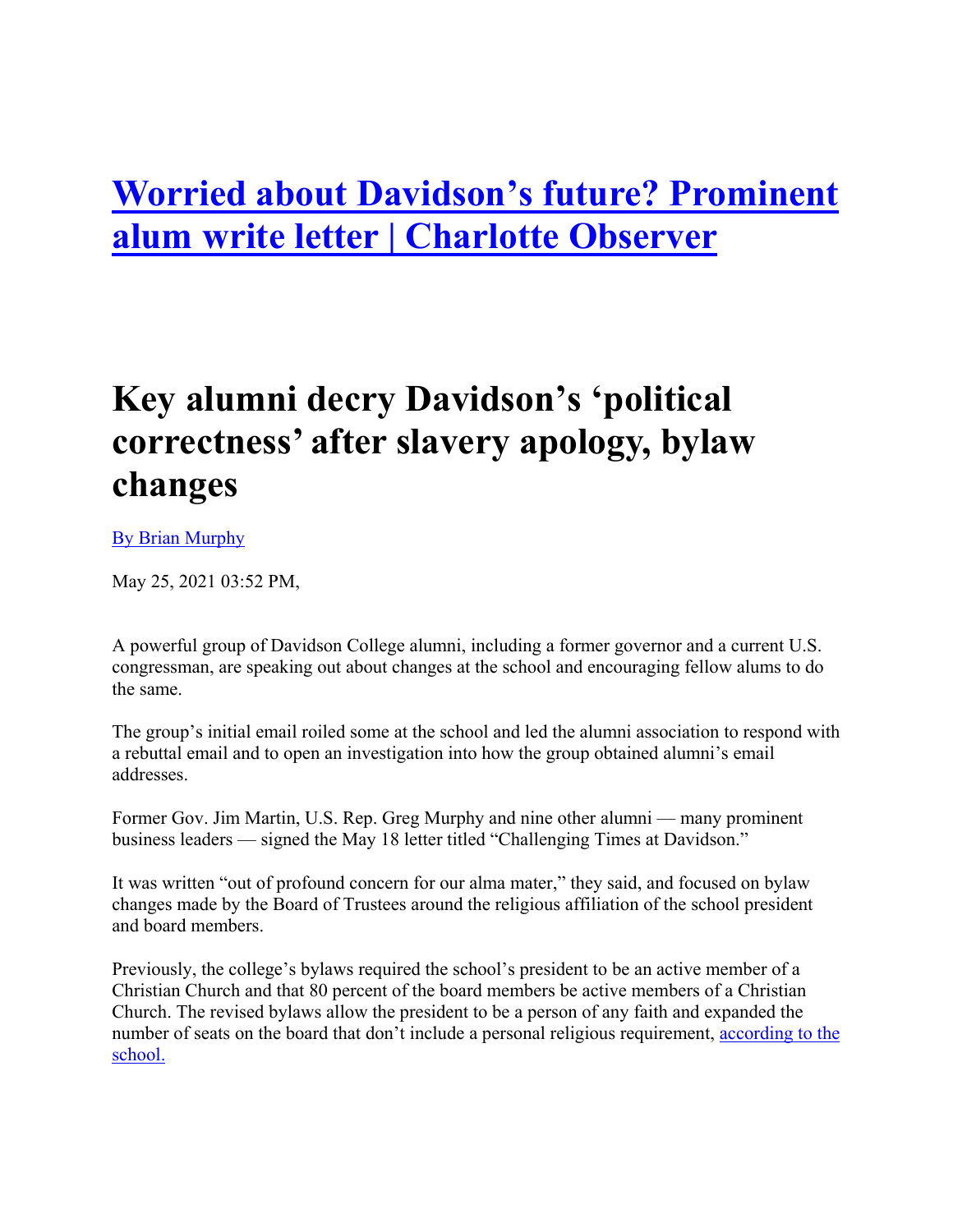In their letter, the 11 alum said "we find it difficult to envision how the religious component of the Statement of Purpose will be adhered to in the future if the President and potentially up to 75% of the Board were to have no personal Christian affiliation."

Further, they wrote, "While it remains to be seen what the full effects of these changes will be, the Christian foundation that has served the College and its students so admirably for 184 years has clearly been fundamentally altered."

The college [was established in 1837 by Presbyterians](https://www.davidson.edu/about/history-traditions) of North Carolina and maintains an affiliation with the Presbyterian Church (USA).

### **'Political and social activism'**

In the final section, the writers outlined another concern, titled "What Direction Will the College Take in the Future?"

"Separate from the bylaw changes, many of us feel that Davidson has gone a direction that veers away from the College's traditional academic focus and wandered into the realm of political and social activism," wrote the signers, all 11 of whom have served on the school's Board of Trustees and all 11 of whom are white men.

"The fundamental goals of the College appear to be sublimated to other goals, namely the orthodoxy of political correctness."

In August, [the school issued an apology for supporting slavery](https://www.charlotteobserver.com/news/local/article245047155.html) and "its embrace of the racist laws and policies" in later decades, The Observer previously reported. The apology came after a commission spent two years examining the school's ties to slavery and racist policies in later decades.

The commission was headed by Davidson alum and former Obama-era Secretary of Transportation Anthony Foxx, who is Black. Foxx, a former Charlotte mayor, is also a member of the school's [Board of Trustees.](https://www.davidson.edu/about/leadership/board-trustees)

Among some "first steps" announced by the college in response to the report was anti-racism training for faculty, staff and students, The Observer reported.

"We have much work to do to understand the pain and injury the college has caused, as well as to appreciate fully the strength, gifts and power of enslaved persons and our foundational indebtedness to them," Davidson College President Carol Quillen [said at the time.](https://www.youtube.com/watch?v=M854i7Ck5a4)

### **Davidson's response**

A day after the initial email, Davidson's Office of Alumni and Family Engagement sent out its own message, distancing itself from the previous email.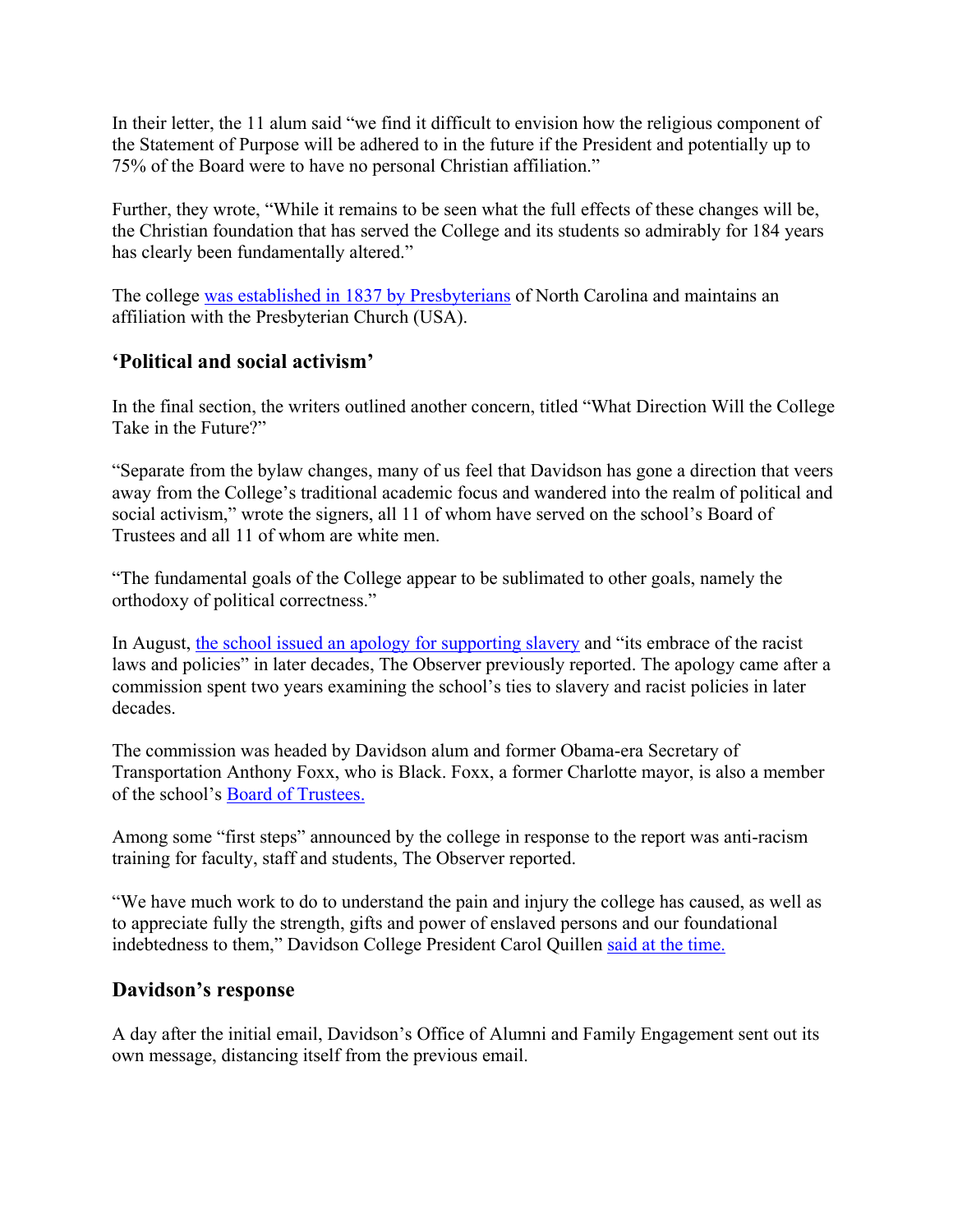"You may have received a message yesterday from an account called 'Davidson Alumni.' The email did not originate from the college or the Alumni Association. We did not authorize the release of alumni email addresses, the use of our name or the contents of the email. Our IT staff are investigating what occurred and are taking this matter very seriously," wrote Marya Howell, the director of alumni and family engagement, and Eileen Keeley, the vice president for college relations.

One alum, in a Twitter thread highlighting the signers of the original email, said the group ["hijacked the Davidson alumni email list."](https://twitter.com/DavidDTSS/status/1395074110829600774?s=20) The school is "still examining what list was used and how it was obtained," Jay Pfeifer, Davidson's director of media relations said in an email Tuesday.

In an email to alumni Thursday, Howell and Keeley wrote that the school's investigation found no "evidence that our college systems or servers were breached or the alumni data on them" was accessed improperly. Instead, the 11-man group used "a printed alumni directory that was offered for sale to alums in 2018" to create the email list, they wrote.

The directory included a written prohibition against use for the purpose of mass emails.

"We are addressing that issue and have informed the group that they are in violation," Howell and Keeley wrote.

Martin graduated from Davidson in 1957, taught organic chemistry at the school, spent 12 years in the U.S. House of Representatives and served as North Carolina governor from 1985 to 1993 — the only Republican governor to win two terms in state history.

"We're not promoting the letter. We want it to stand on its own and be read. A lot of people are misinterpreting it," said Martin in a telephone interview with The Charlotte Observer on Tuesday. "The letter speaks for each of us and therefore it speaks for itself. ...

"If we were to try to interpret the letter, we might end up saying something that letter doesn't say. We will stick with the letter to speak for us."

Murphy, a Republican, graduated from Davidson in 1985. He was elected to the U.S. House in 2019 in a special election and re-elected in 2020. Murphy, a urologist and former state House member, represents much of Eastern North Carolina. Some alumni [were upset by remarks](https://www.charlotteobserver.com/news/politics-government/article246577078.html)  [Murphy](https://www.charlotteobserver.com/news/politics-government/article246577078.html) made in October about Vice President Kamala Harris and her qualifications for office.

As for the reaction the group has received since the letter's release, Martin said, "I don't think we're ready to discuss that at this time."

The email from the alumni association included links to [a story about the bylaw changes,](https://www.davidson.edu/news/2021/01/28/trustees-approve-changes-bylaws) the [college's working group](https://www.davidson.edu/about/history-traditions/reformed-tradition) of Presbyterian pastors and theologians and [a summary of the survey](https://community.davidson.edu/file/college-enews/Bylaws-Survey-Summary-final.pdf?erid=4c209e79-f67b-4e13-a231-af9f9a679835&trid=4c209e79-f67b-4e13-a231-af9f9a679835) administered before the board vote.

Martin said the group will see what steps it takes next.